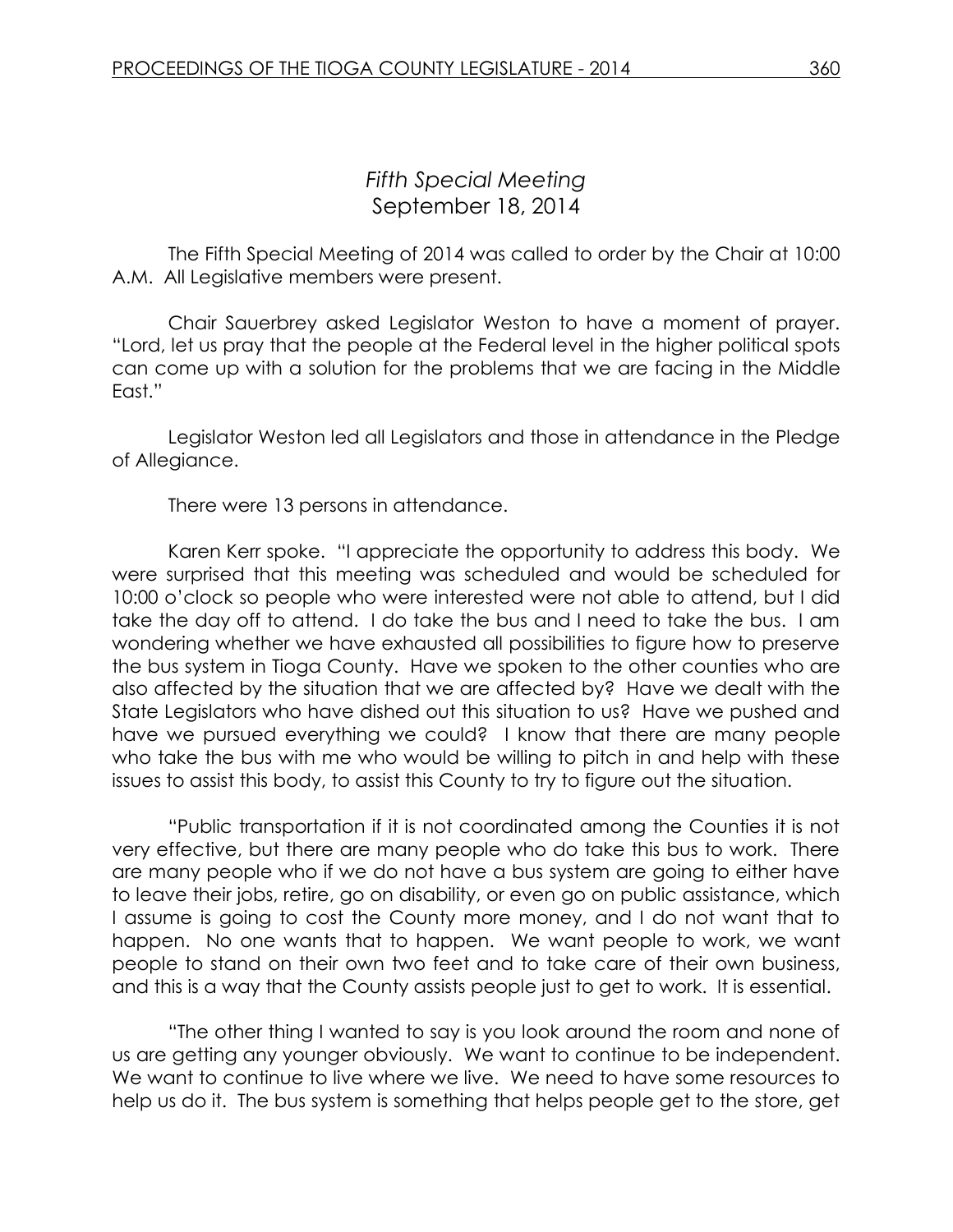around, and if we do not continue it there are people who are not going to be able to continue to live where they live and do what they do. On a personal note, I can tell you that about five years ago I was diagnosed with multiple sclerosis. It is degenerative. I know eventually things could get much worse and I have relied on this bus system for a long long time. Not having this bus to get to work, probably would require me to end up going on disability and it is not something that I want to do at all. I think we should all consider how it will affect individuals in our community and also once again have we exhausted all possibilities?

"There are many people who are involved in this bus system right now who would want to help contribute, but we have no access right now because we did not have access to this meeting. Thank you very much. I am a County taxpayer, I do pay property taxes. Personally I would be willing to pay a percentage or two on my property taxes, which are huge right now anyway, but these are services that we provide for our County residents and among many services that we provide like recycling. We provide all kinds of health aid, health and human services, and this is just one of the ones that we provide and I would hate to see it eliminated just because we say that we do not have the money. I would like to help. If anyone wants our help, we will do it. Thank you very much."

Legislator Sullivan moved for the adoption of the following resolution, seconded by Legislator Monell.

REFERRED TO: HEALTH & HUMAN SERVICES COMMITTEE

RESOLUTION NO. 211-14 *AUTHORIZATION TO ISSUE A TERMINATION LETTER TO FIRST TRANSIT, INC.*

WHEREAS: Tioga County has a contractual agreement with First Transit, Inc. to provide Public Transportation and Non-Emergency Medicaid Transportation for Tioga County; and

WHEREAS: The State of New York has made substantial changes to the delivery of Non-Emergency Medicaid Transportation services thereby shifting those services from Transit Systems to other modes of transportation; and

WHEREAS: This shift in transports has made the delivery of coordinated transportation in rural Counties such as Tioga unsustainable; and

WHEREAS: Tioga County's contract with First Transit, Inc. allows that it may be terminated by either party by giving the other party at least sixty (60) days written notice of such termination; therefore be it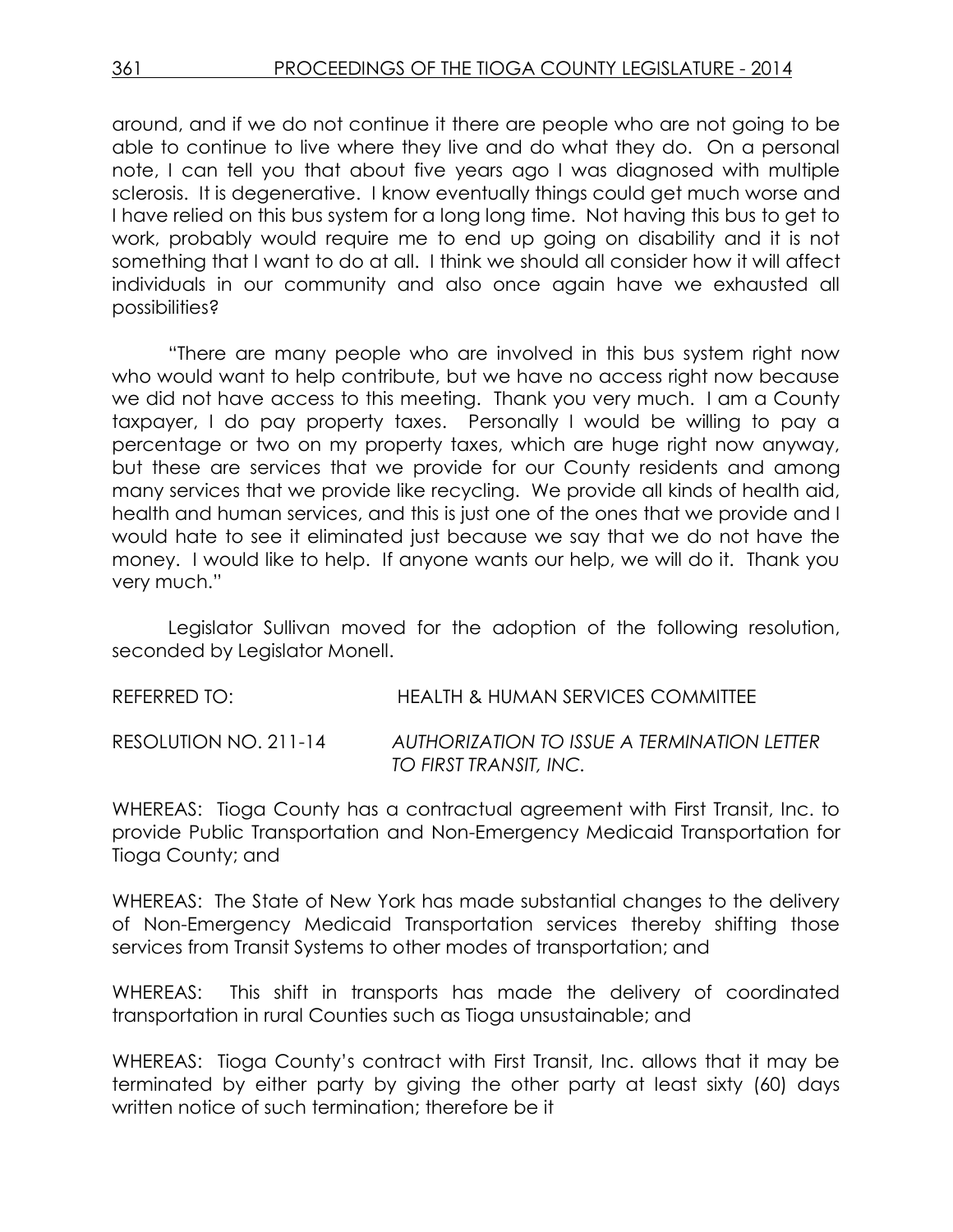RESOLVED: That the Tioga County Legislature authorizes the Public Transportation Director to issue such written letter of termination to First Transit, Inc. on September 19, 2014 with an effective date of November 30, 2014.

Legislator Sullivan spoke. "Karen I think some of my comments might answer some of your questions. I think it is important to highlight that it was the State that put Tioga County into this situation as well as several other rural counties. Last October the State implemented a change in Medicaid transportation services and assured us that it would not affect the State funding for our bus system. In November we discovered that bus ridership as well as State revenue had both significantly decreased contrary to what the State had told us. The State had started using taxis for Medicaid transportation rather than County buses. Apparently taxis could offer lower Medicaid per trip rate.

"This change and its impacts came at a time when two things were going on. Number one, we were in the middle of the bidding process for our bus contract, which was due to expire at the end of the year last year. We could have stopped that process, let the contract expire, and eliminate the bus system at yearend last year, but this Legislature certainly chose not to do that because this was a situation that our residents as yet were not aware of and could not have planned for. Secondly, at that time we were in the middle of the budget process. We had put together a 2014 budget proposal that did not include any funding for the bus system. We were only 10 days away from the mandatory public hearing on the budget, which did not allow time to rework the budget and by law we could not make any increases to the budget after that public hearing. The impact of the State transportation change was not only alarming, but the timing could not have been worse. The County immediately put the word out to the public and began working with the State and other entities to try to find a way to maintain our bus system.

"Knowing that this process would take several months during which the County would incur \$40,000 per month of unfunded unbudgeted costs, we teamed up with other Counties and we were successful in getting the State's commitment to provide some, if not full reimbursement for our costs for this year, but it is for this year only. That bought us time. Had it not been for that, we would have been voting on today's resolution many months ago. We have spent 10 months trying to come up with a solution. Some of the ideas we explored include the following, but it is not a full list. Eliminate routes, change routes, reduce the number of runs per route, increase fares, work with our service provider to reduce the cost, reach out to Cornell and Ithaca College for funding assistance, reach out to Tompkins County. Tompkins used to run a couple of routes into Tioga. A few years ago they dropped those routes and Tioga picked them up.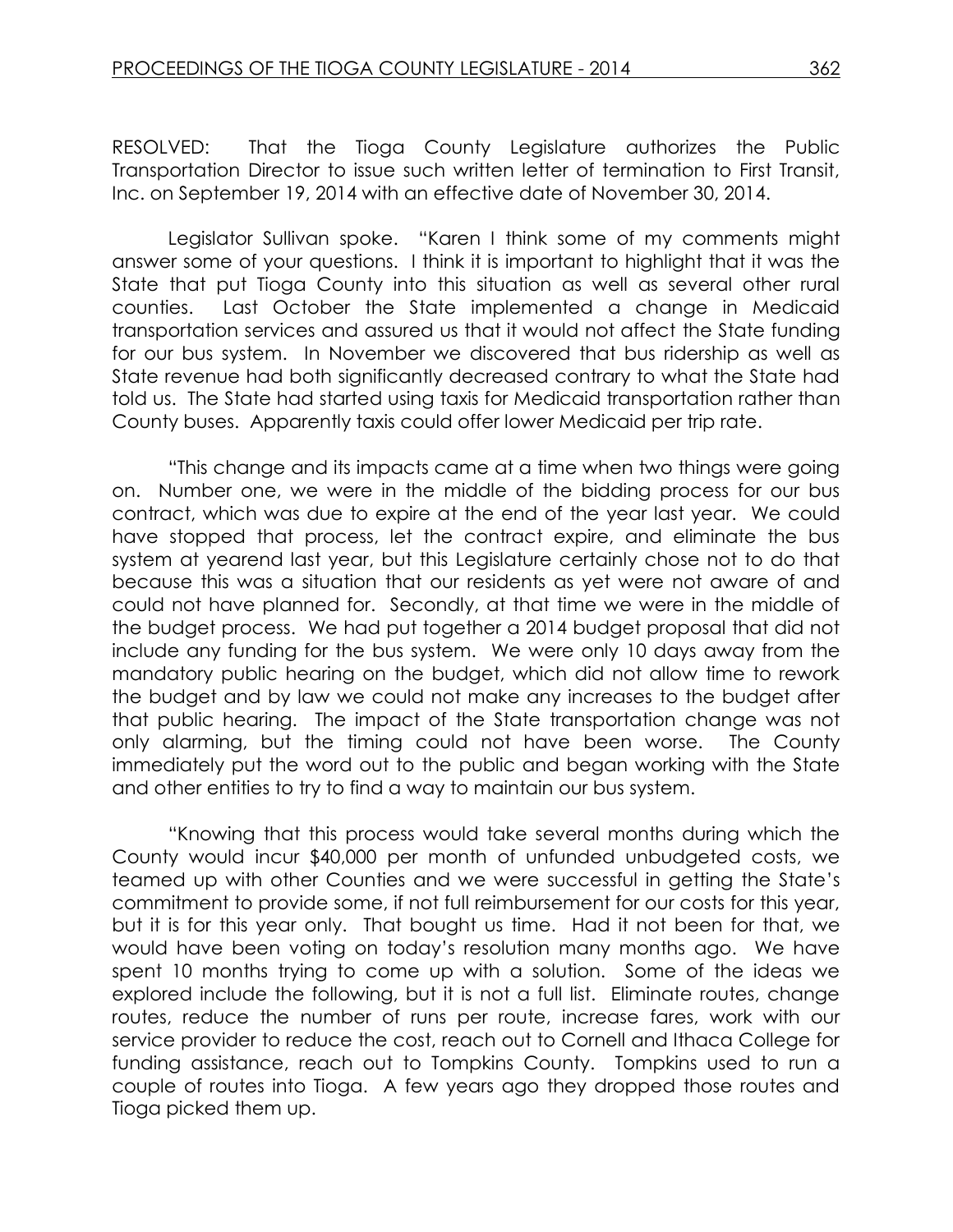"Some of these things were successful, again it is not a full list of what we looked into. Some were successful in offsetting some of the costs, but still fell far short of an affordable bus system. There was one solution that held promise. If we could offer the State a Medicaid per trip rate that was less than what taxis charged, would the State shift Medicaid riders back to the County buses. The State agreed. We achieved that rate reduction by making changes to our bus routes and the number of runs. We presented our adjusted rate to the State and they said they would start shifting Medicaid riders back to our buses. Well after a month the County did not see a shift in ridership and we had further discussions with the State, but they have not been successful in shifting riders or revenue back to the County.

"Now here we are at budget time again. We estimate the cost for the bus system next year to be \$500,000. That alone is the equivalent of an over 2% tax levy increase. It was the State's decision that shifted this cost to the County. It is also the State that has imposed a 2% limit on property tax increases. I would find that ironic, but it is not much different than imposing a tax cap and doing very little to control all the other unfunded mandates that the State imposes on Counties. The overwhelming majority position of the residents in my District is to not impose a tax increase to pay for the bus system. Therefore, I will be voting in favor of this resolution. Thank you."

Legislator Standinger spoke. "I represent District 7, which is Newark Valley, Berkshire, Richford, and Candor, and a lot of my constituents use that bus service to get to work. I understand this is a very difficult situation we are in. Unfortunately as Mrs. Sullivan said, the State has put us in a very difficult position. I can attest to the fact that the staff at Tioga County up at DSS have worked tirelessly to pursue all the options to maintain this system at a reasonable and economic cost, and unfortunately that really has not borne any fruit and that is not as a result of inaction. They have come every month to our meetings and given us updates of what has been done and I am confident that we have looked at every option that is viable. Now we are at a point where it is half a million dollars for us to maintain this service and I do not think that is a viable option at this point. I mean if it was economical to maintain this service, I would like to hope that First Transit or some other company would look at the routes that are economically viable and maintain those. There is nothing to prevent that from happening. That is what I hope will happen. Thank you."

Legislator Huttleston spoke. "We are all under pressure, I know what the biggest problem is taxes. I mean I see it all the time in my business and people are being driven out of this area because of the taxes, and a lot of the young people do not want to come to this area because of the high taxes. My son is a perfect example. He has a house that probably here that probably taxes would